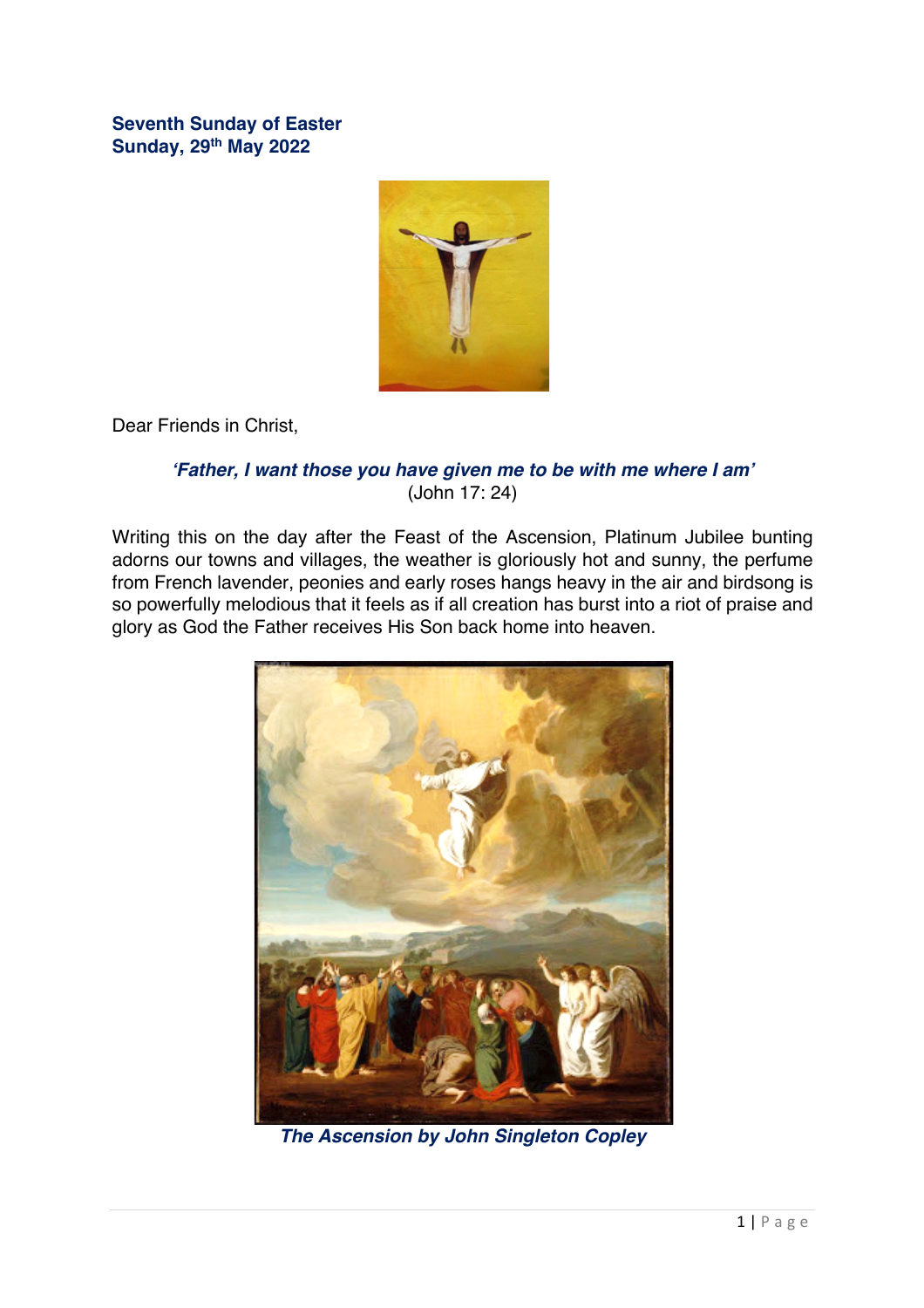Our Gospel narrative this weekend pulls us back in time a little from Jesus' ascension to a time of intimate prayer with His Father – for himself, for His disciples and for each of us who believe and for those who are yet to know Jesus.

John writes us into Jesus' heart. His fervent desire is that we might all become one, unified in and through His love for us all. His prayer to the Father blesses us and empowers us to follow in His way, and grants many other favours to those who strive to be holy. Jesus isn't asking us to be like the Dickens character, Uriah Heep, whose toadying ways demean the nature of true holiness. Jesus is asking us to be our true selves, made in God's loving image. He knows it isn't going to be easy for us to turn away from the compelling lure of material, earthly values. After all, He has experienced the worst the world could throw at Him first-hand.

No, Jesus longs for us to be unified, as Gregory of Nyssa puts it, 'through the crown of all blessings, that in all the diversity of life's decisions, [we] should never be divided greatly in [our] choice of the good.' In this way, Jesus prays to God that we may all be one, united in and through a single good, so that linked in the bond of peace, we might all become one body and one spirit through the one hope to which we have all been called in Christ Jesus himself.



*'Prayer' by Mike Moyers*

As we journey together these next 10 days between Ascension and Pentecost, I pray we will all strive hard to live in unity and Godly love. It's what our world needs now more than ever.

Yours in the risen glory of Christ,

#### Jax **Revd Jax Machin,** Rector, The Downs Benefice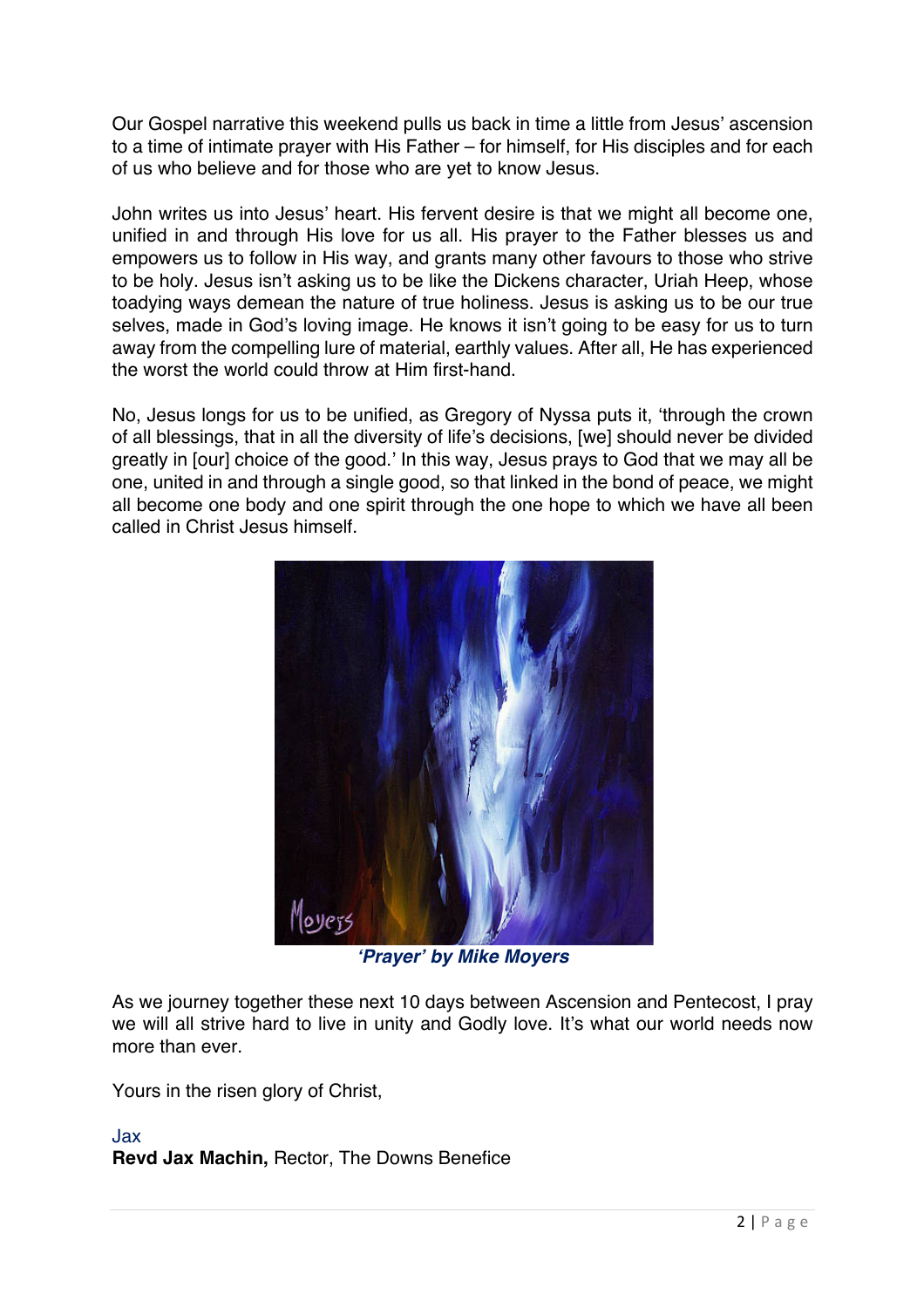## **Collect Prayer for the Seventh Sunday of Easter**

O God the King of glory, you have exalted your only Son Jesus Christ with great triumph to your kingdom in heaven: we beseech you, leave us not comfortless, but send your Holy Spirit to strengthen us and exalt us to the place where our Saviour Christ is gone before, who is alive and reigns with you, in the unity of the Holy Spirit, one God, now and for ever. Amen.



# **John 17: 20-26 - Jesus Prays for All Believers**

My prayer is not for [the disciples] alone. I pray also for those who will believe in me through their message, that all of them may be one, Father, just as you are in me and I am in you. May they also be in us so that the world may believe that you have sent me. I have given them the glory that you gave me, that they may be one as we are one— I in them and you in me—so that they may be brought to complete unity. Then the world will know that you sent me and have loved them even as you have loved me.

Father, I want those you have given me to be with me where I am, and to see my glory, the glory you have given me because you loved me before the creation of the world. Righteous Father, though the world does not know you, I know you, and they know that you have sent me. I have made you known to them, and will continue to make you known in order that the love you have for me may be in them and that I myself may be in them<sup>'</sup>